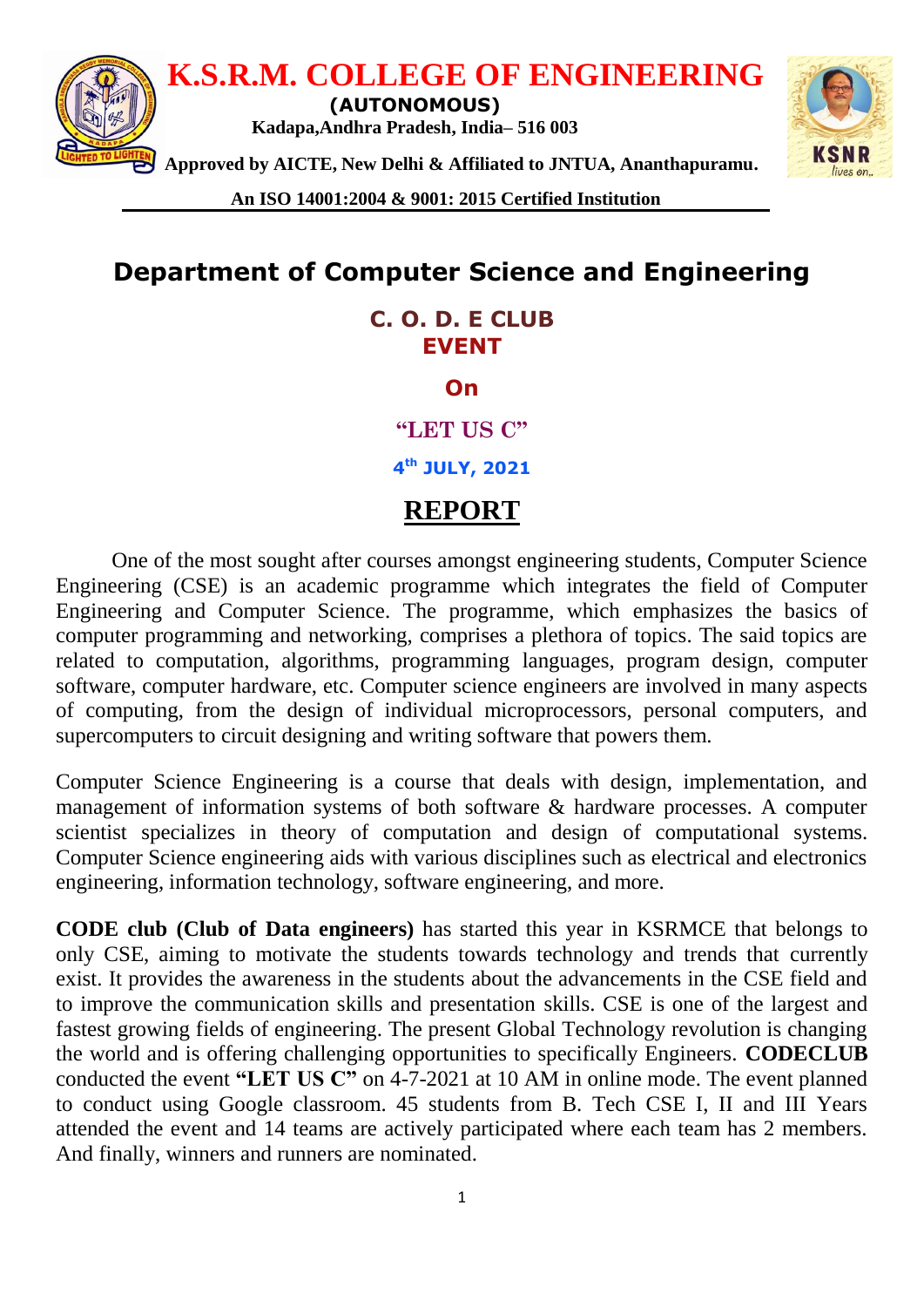# **Welcome speech:**

Welcome speech by A. Ramprakash Reddy**,** Assistant Professor in CSE department expressed a warm welcome to the HOD, Prof. M. Srinivasulu, all the faculty, students and the participants. About CODE CLUB and its importance are highlighted by the coordinator. Miss B. Gouri, Assistant Professor in CSE department and Dr. M. V. Rathnamma, Associate Professor in CSE department are the judges for this event. And some of the students helped in this event.

# **HOD's speech:**

**Prof. M. Srinivasulu**, Head of the department, Computer Science and Engineering, addressed the gathering and welcomed all the participants. He inaugurated the Logo of the **C.O.D.E** club. He shared the importance of this club. He also suggested coordinating these events the students should come forward and organize the different events which can improve their communication and presentation skills. These skills will be very much helpful for getting jobs. He suggested all the students to participate in the events that are conducted by the club.



**Logo inauguration by the HOD sir**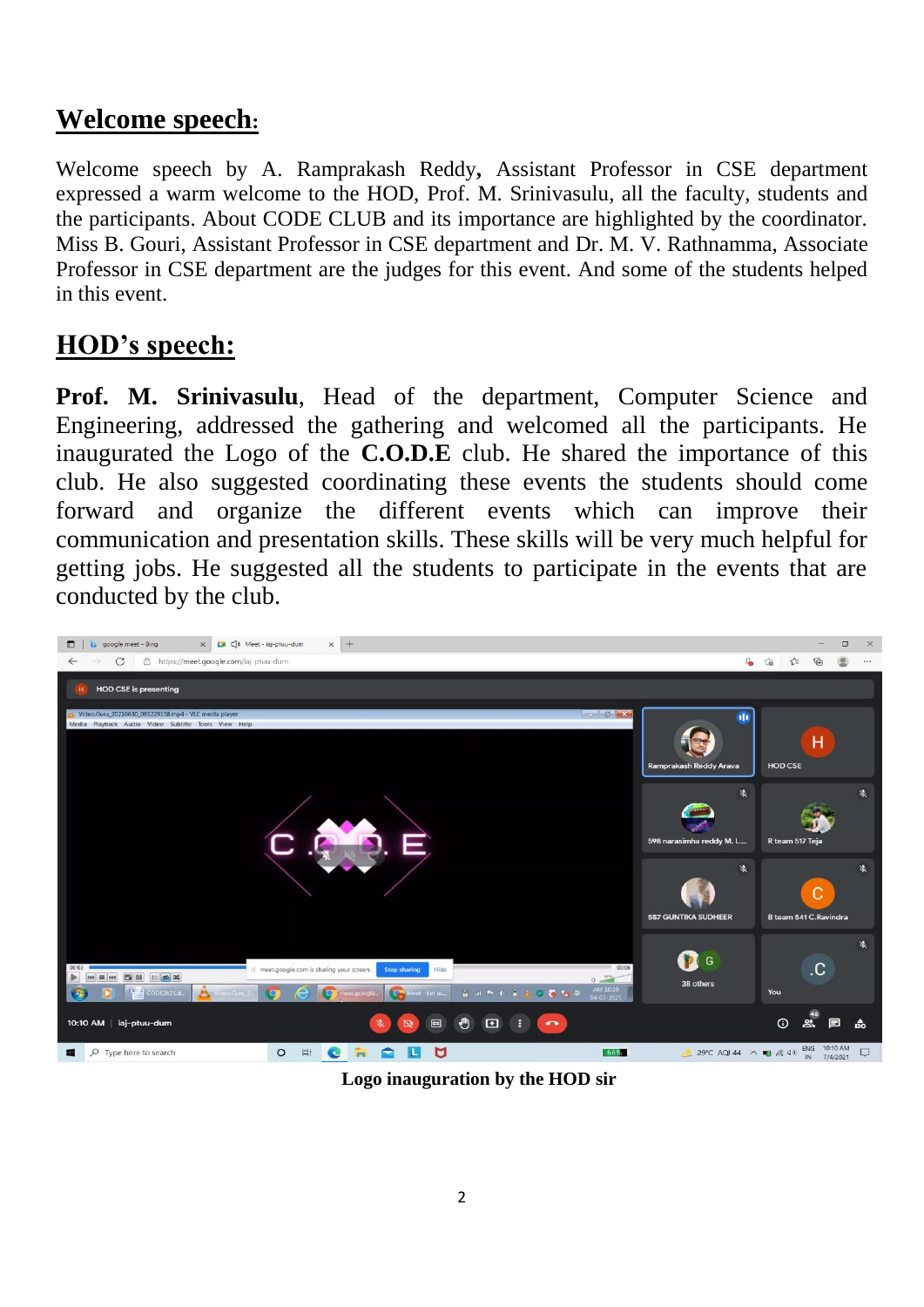#### **The list of teams who participated in " Let Us C " event:**

| Sl.no             | <b>Team name</b>        | <b>Participant name</b>  | Roll No.   |
|-------------------|-------------------------|--------------------------|------------|
| 1.                | A                       | R.sailochana             | 199y1a05d5 |
| 2.                | $\overline{A}$          | D.cahitnyareddy          | 209y5a0501 |
| 3.                | B                       | C.jagadeeswarreddy       | 209y1a0542 |
| 4.                | $\boldsymbol{B}$        | C.Reddyravindra          | 209y1a0541 |
| 5.                | D                       | Sai teja                 | 209y1a0549 |
| 6.                | E                       | charita                  | 199y5a0513 |
| 7.                | E                       | Kalyani samala           | 199y5a0507 |
| 8.                | ${\bf F}$               | Siva chandika            | 199y1a0513 |
| 9.                | ${\bf F}$               | mounika                  | 199y1a0550 |
| 10.               | G                       | Prasanna                 | 189y1a05f4 |
| 11.               | G                       | sandhya                  | 189y1a0564 |
| 12.               | H                       | P.Nagalakshmi            | 189y1a0592 |
| 13.               | H                       | p.indira                 | 189y1a0590 |
| 14.               | I                       | B.kavya                  | 199y1a0518 |
| 15.               | I                       | D.Deepika                | 199y1a0538 |
| 16.               | $\overline{\mathbf{J}}$ | M.vandana                | 189y1a0578 |
| 17.               | J                       | P.swetha                 | 189y1a0594 |
| 18.               | K                       | C.Anilkumarreddy         | 199y1a0534 |
| 19.               | K                       | <b>B.Hemasai</b>         | 199y1a0525 |
| 20.               | N                       | Sai tejaswini            | 189y1a0586 |
| 21.               | N                       | Kiran kumar              | 189y1a0585 |
| 22.               | Q                       | M.vishnu prabhu          | 209y1a0592 |
| $\overline{23}$ . | Q                       | I.tharun                 | 209y1a0589 |
| 24.               | $\overline{\text{R}}$   | <b>B.Tejanandhareddy</b> | 189y1a0517 |
| 25.               | U                       | Yogalakshmi              | 209y1a0558 |
| 26.               | U                       | sneha                    | 209y1a0508 |

## **Co-Ordinator and judges of the event:**

\* Co-ordinator of club: A. Ramprakash reddy, Assistant Professor in CSE department \* Judges of the event: Dr. M.V. Rathnamma, Associative Professor in CSE department and B. Gouri, Assistant Professor in CSE department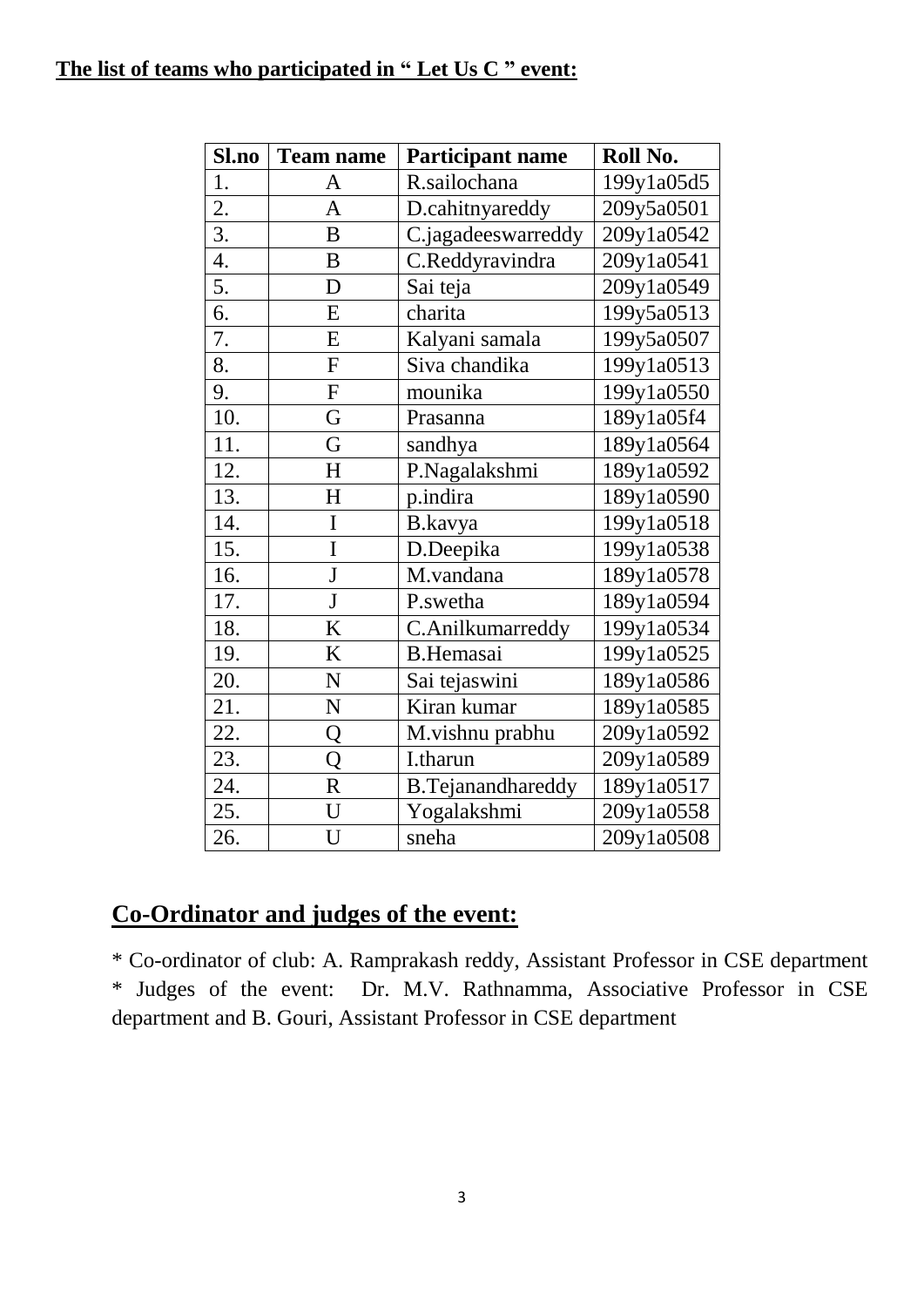

 **Poster for the event LET US C**



**The rules of the event LET US C**